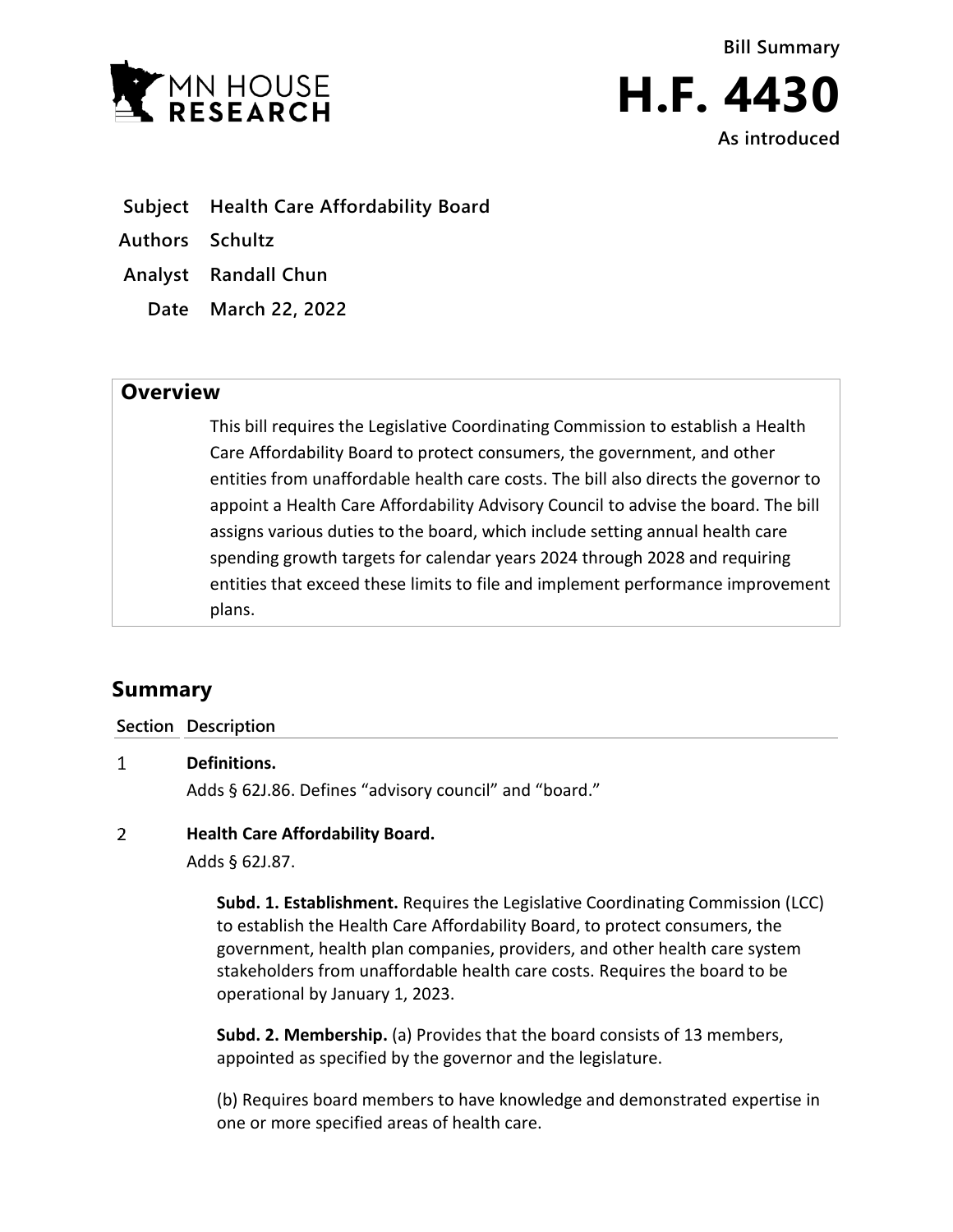(c) Prohibits board members from participating in board proceedings in which the member has a direct or indirect financial interest, other than as an individual consumer of health care services.

(d) Requires the LCC to coordinate appointments to ensure that board members are appointed by August 1, 2022, and the requirements related to knowledge and expertise are met.

**Subd. 3. Terms.** Specifies term lengths and related requirements.

**Subd. 4. Chair; other officers.** Requires the governor to designate an acting chair from among the governor's appointments, with the board to elect a chair at the first meeting. Specifies related requirements.

**Subd. 5. Staff; technical assistance; contracting.** (a) Requires the board to hire an executive director and staff.

(b) Requires the attorney general to provide legal services to the board.

(c) Requires the Health Economics Division within MDH to provide technical assistance to the board in analyzing health care trends and costs and setting health care spending growth targets.

(d) Allows the board to employ or contract for professional and technical assistance, including actuarial assistance.

**Subd. 6. Access to information.** (a) Allows the board to request and receive publicly available information from state agencies, at no cost.

(b) Allows the board to request and receive from state agencies unique or custom data sets, and be charged the rate that applies to any public or private entity.

(c) Requires information provided to the board by a state agency to be deidentified.

(d) States that any data provided to the board retains their original classification under the Data Practices Act.

**Subd. 7. Compensation.** Provides that board members do not receive compensation but may be reimbursed for expenses.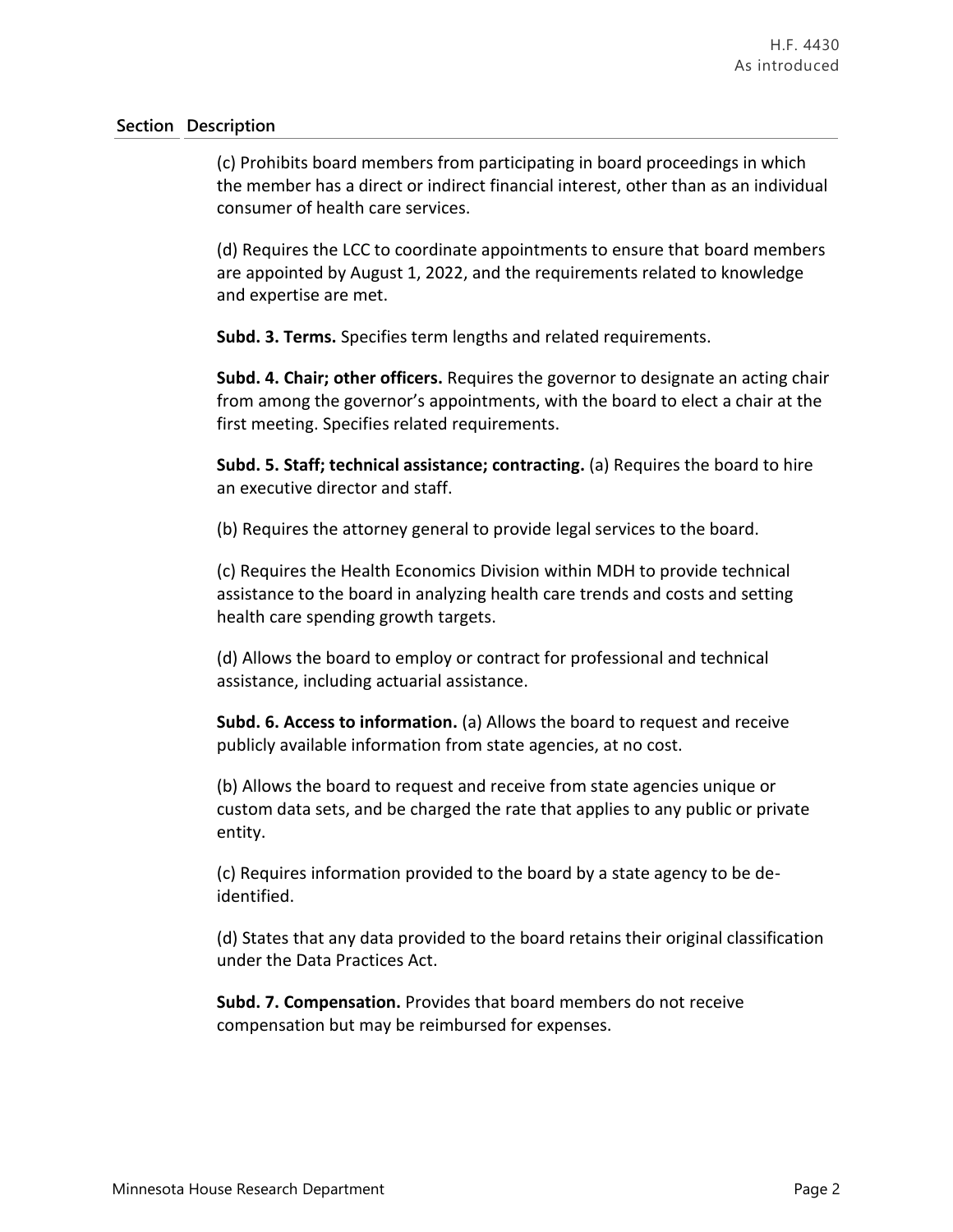**Subd. 8. Meetings.** States the board meetings are subject to the Open Meeting Law. Requires the board to meet publicly at least quarterly and specifies related criteria.

#### 3 **Health Care Affordability Advisory Council.**

Adds § 62J.88. Requires the governor to appoint a Health Care Affordability Advisory Council to advise the board on health care cost and access issues and represent the views of patients and other stakeholders. Specifies requirements for board members and for advisory council duties, terms, compensation, and meetings. Provides that the council does not expire.

#### $\overline{a}$ **Duties of the board.**

Adds § 62J.89.

**Subd. 1. General.** (a) Directs the board to monitor the administration and reform of health care delivery and payments systems in the state. Requires the board to:

- 1) set health care spending and growth targets for the state;
- 2) enhance provider organization transparency;
- 3) monitor the adoption and effectiveness of alternative payment methodologies;
- 4) foster innovative health care delivery and payment models;
- 5) monitor and review the impact of health care marketplace changes; and
- 6) monitor patient access to necessary health care services.

(b) Requires the board to establish goals to reduce health care disparities and ensure access to quality care for persons with disabilities or chronic or complex health conditions.

**Subd. 2. Market trends.** Requires the board to monitor efforts to reform the health care delivery and payment system in the state to understand emerging trends in the commercial and large self-insured markets, and state public health care programs, in order to identify opportunities for the state to achieve:

- 1) improved patient experience of care, including quality and satisfaction;
- 2) improved health of all populations, including a reduction in health disparities; and
- 3) a reduction in the growth of health care costs.

**Subd. 3. Recommendations for reform.** Requires the board to make recommendations for legislative policy, market, or other reforms to: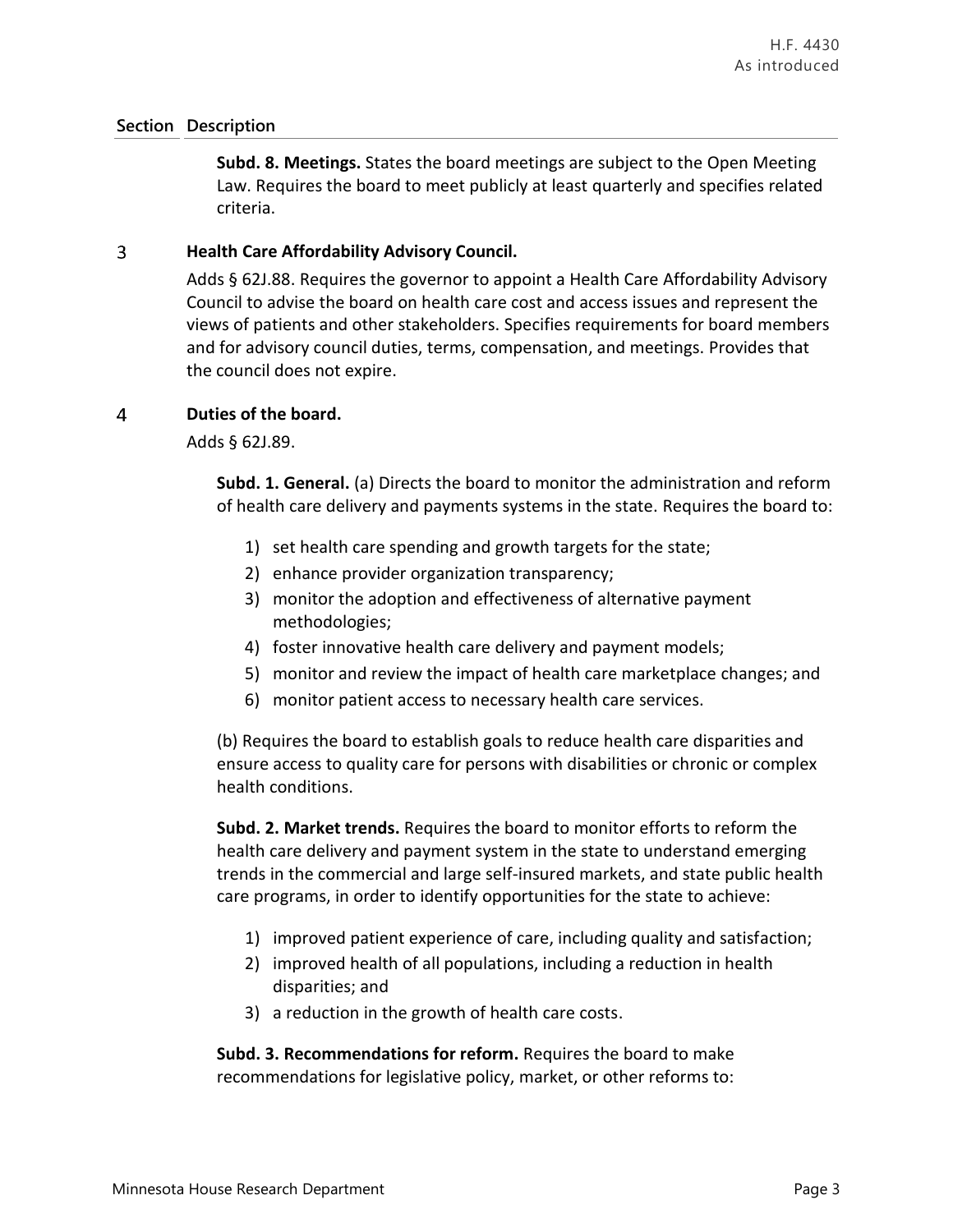- 1) lower the rate of growth in commercial health care costs and public health care program spending;
- 2) positively impact the state rankings in the areas listed in this subdivision and subdivision 2; and
- 3) improve the quality and value of care for all Minnesotans, and for specific populations adversely affected by health inequities.

**Subd. 4. Office of Patient Protection.** Requires the board to establish an Office of Patient Protection, to be operational by January 1, 2024. Requires the office to assist consumers with issues related to access and quality of care, and advise the legislature on ways to reduce consumer health care spending and improve consumer experience by reducing complexity for consumers.

#### 5 **Health care spending growth targets.**

Adds § 62J.90.

**Subd. 1. Establishment and administration.** Requires the board to establish and administer the health care spending growth target program to limit health care spending in the state, and requires the board to report regularly to the legislature and public on progress toward these targets.

**Subd. 2. Methodology.** (a) Requires the board to develop a methodology to establish annual health care spending growth targets and the economic indicators to be used in establishing the initial and subsequent target levels.

(b) Requires the health care spending growth target to:

- 1) use a clear and operational definition of total state health care spending;
- 2) promote a predictable and sustainable rate of growth for total health care spending, measured by an established economic indicator such as the rate of increase of the state's economy or personal income, or a combination;
- 3) defines the health care markets and the entities to which the targets apply;
- 4) take into consideration the potential for variability in targets across public and private payers;
- 5) account for patient health status; and
- 6) incorporate health equity benchmarks.

(c) Requires the board, in developing, implementing, and evaluating the growth target program, to: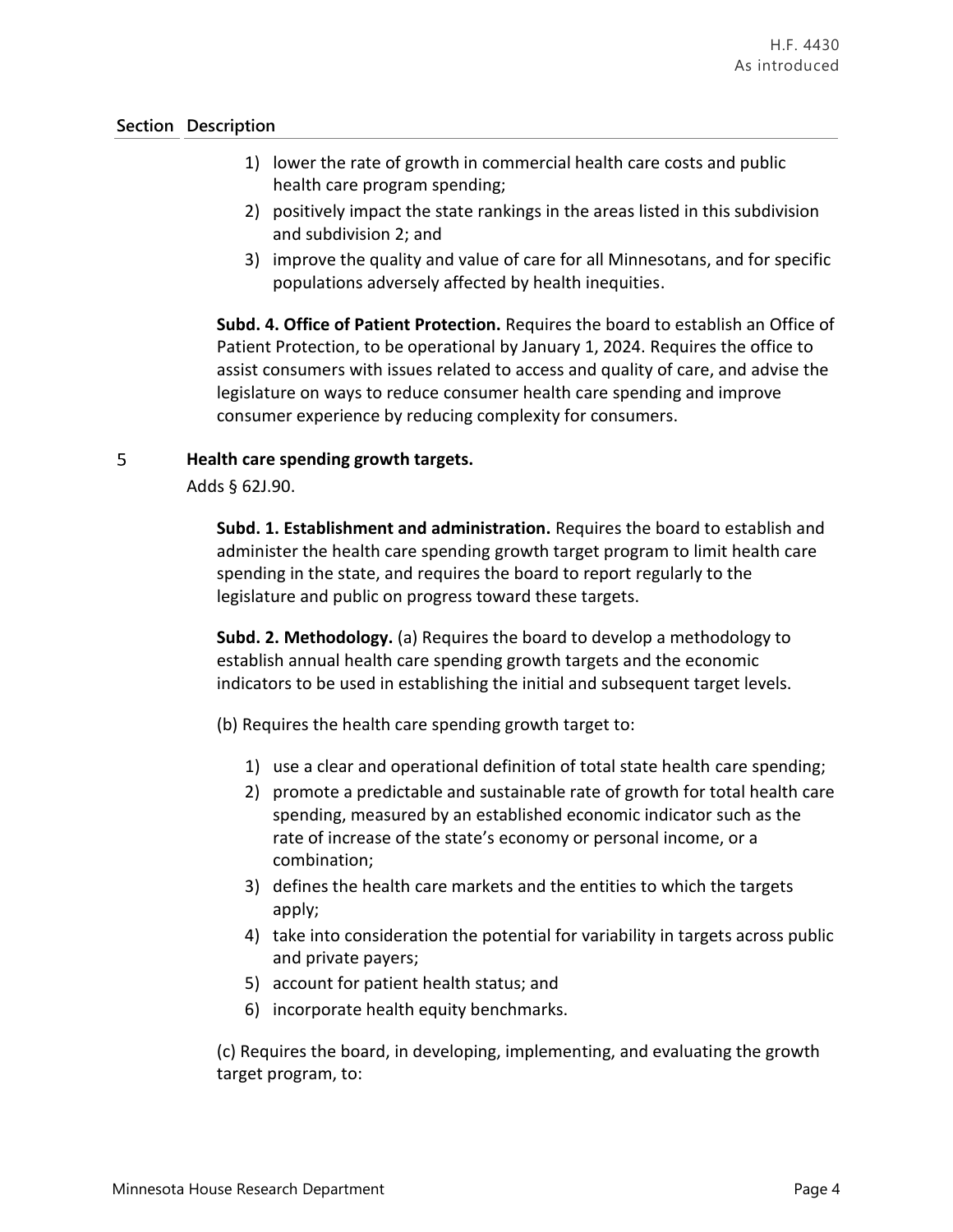- 1) consider the incorporation of quality of care and primary health care spending goals;
- 2) ensure the program does not place a disproportionate burden on communities most impacted by health disparities, the providers serving these communities, and individuals who reside in rural areas or have high health care needs;
- 3) consider payment models that ensure financial sustainability of rural health care delivery systems and the ability to provide population health;
- 4) allow for setting growth targets that encourage health care entities to serve populations with greater health care risks, by incorporating risk adjustment and equity adjustment;
- 5) ensure that growth targets do not constrain the Minnesota workforce, do not limit the use of collective bargaining or set a floor or ceiling on compensation, and promote workforce stability and the maintenance of high-quality jobs; and
- 6) consult with the advisory council and other stakeholders.

**Subd. 3. Data.** Requires the board to identify necessary data and methods of data collection, and specifies criteria.

**Subd. 4. Setting growth targets; related duties.** (a) Requires the board, by June 15, 2023, and by June 15 of each succeeding calendar year through June 15, 2027, to establish annual health care spending growth targets for the next calendar year. Requires annual targets to be set for the five-year period from January 1, 2024, through December 31, 2028.

(b) Requires the board to periodically review growth target program methodology, and allows the board to revise annual growth targets after a public hearing. If the board revises a growth target, requires the board to provide public notice at least 60 days before the start of the calendar year to which the revised target will apply.

(c) Requires the board, based on an analysis of drivers of health care spending, to evaluate strategies and new policies that can contribute toward meeting health care growth targets and limiting spending growth, without increasing disparities in access.

**Subd. 5. Hearings.** Requires the board to hold hearings, at least annually, to present findings from growth target monitoring. Requires the board to hold regular public hearings as needed to perform its duties, and to take stakeholder testimony on health care spending growth, setting and revising growth targets,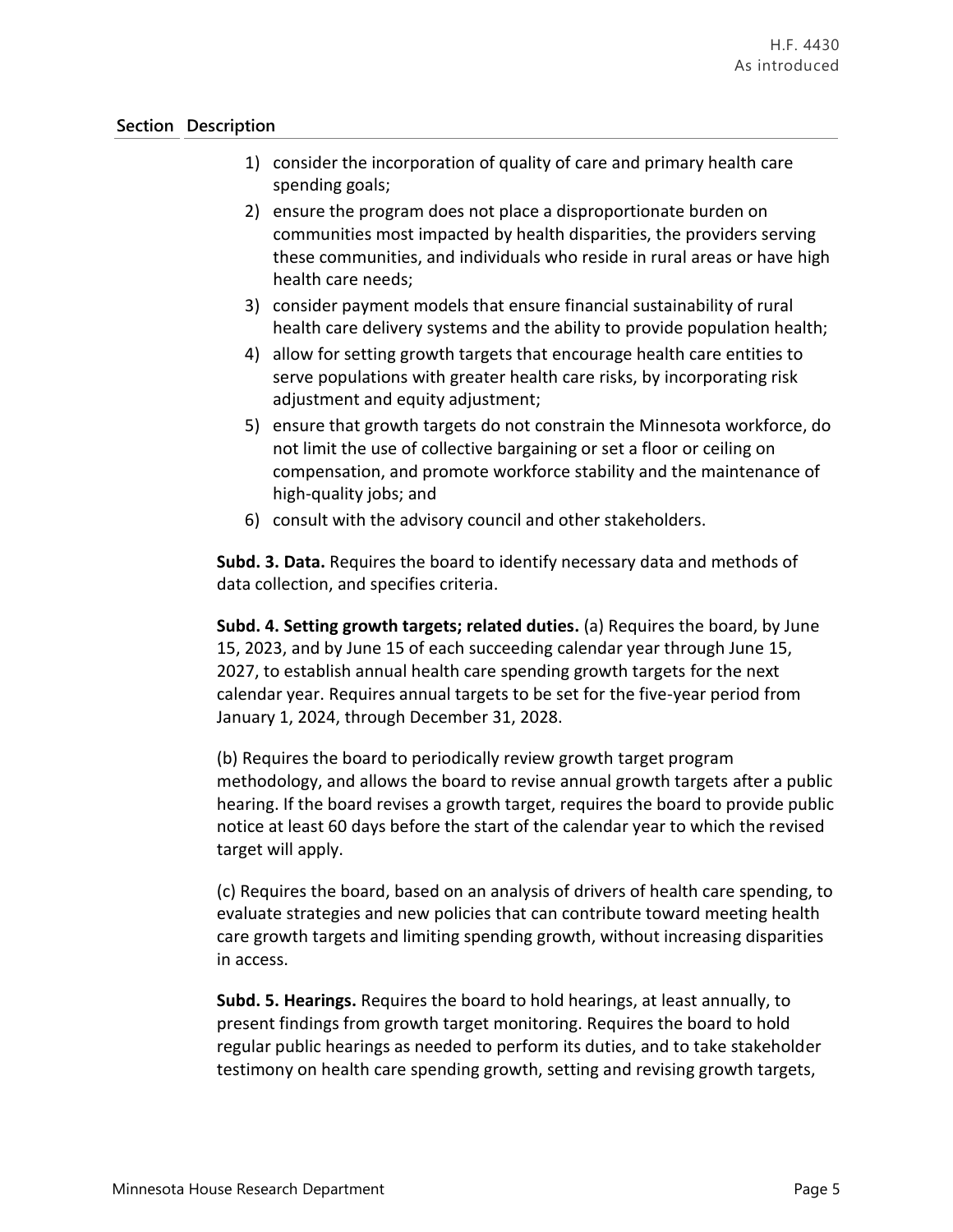and the impact of spending growth and growth targets on health care access and quality.

#### 6 **Notice to health care entities.**

Adds § 62J.91.

**Subd. 1. Notice.** (a) Requires the board to notify all health care entities that have been identified by the board as exceeding the spending growth target for any given year.

(b) States that "health care entity" shall be defined by the board. Provides a definition of this term that the board must consider.

**Subd. 2. Performance improvement plans.** (a) States that the board must require some or all entities provided notice that they have exceeded the growth target to file and implement a performance improvement plan. Requires the board to provide the entities with written notice of this requirement.

(b) Requires the entity, within 45 days of receiving notice, to either file a performance improvement plan, or file an application to waive the requirement or extend the timeline for filing the plan.

(c) Specifies the process and requirements for filing an application to waive or extend the timeline for filing a performance improvement plan.

(d) Specifies the timeline for filing a performance improvement plan and requirements for the plan. These plan requirements include specific identifiable and measurable expected outcomes and a timetable for implementation that must not exceed 18 months.

(e) Specifies the process the board must follow in approving a performance improvement plan or determining the plan is unacceptable or incomplete.

(f) Requires health care entities to work to implement the performance improvement plan in good faith, and allows entities to file amendments to the plan for board approval. If the entity does not successfully complete the plan, directs the board to: (1) extend the implementation timetable of the existing plan; (2) approve amendments to the plan; (3) require a new performance plan; or (4) waive or delay the requirement to file any additional plans. If the entity successfully completes the performance plan, requires the board to remove the identity of the entity from the board's website. Allows the board to assist entities in implementing performance plans or otherwise ensure compliance with this subdivision.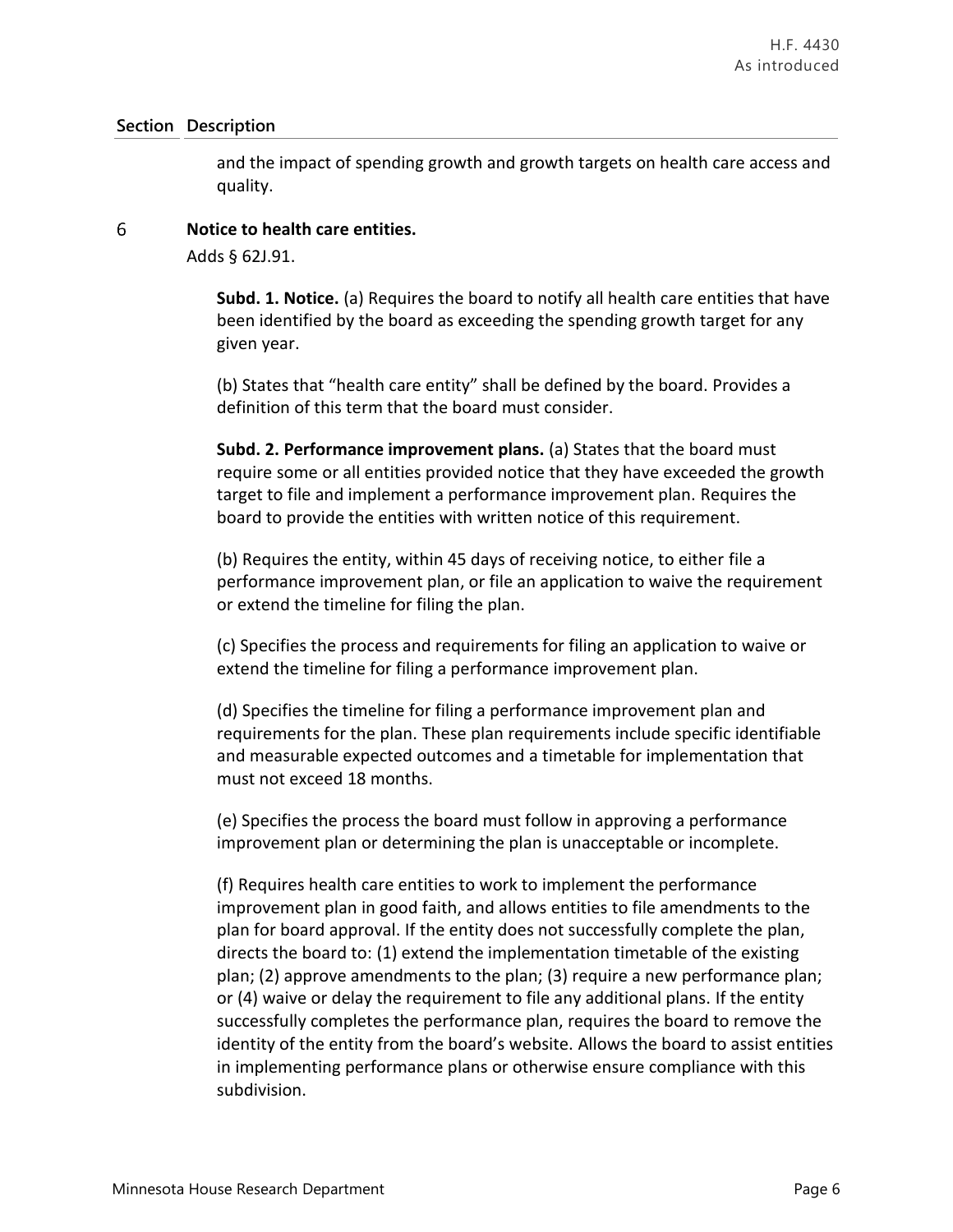(g) Allows the board to assess to a health care entity a civil penalty of not more than \$500,000 as a last resort, if the board determines the entity has: (1) willfully neglected to file a performance plan within the timeline; (2) failed to file an acceptable plan in good faith; (3) failed to implement the performance plan in good faith; or (4) knowingly filed to provide required information, or knowingly provided false information.

### $\overline{7}$ **Reporting requirements.**

Adds § 62J.92.

**Subd. 1. General requirement.** Requires the board to present the reports required by this section to specified legislative committees, and to make these reports available to the public. Allows the board to contract with a third-party vendor for technical assistance in preparing the reports.

**Subd. 2. Progress reports.** Requires the board to submit progress reports on the development and implementation of the health care spending growth target program by February 15, 2024, and February 15, 2025. Specifies requirements for these reports.

**Subd. 3. Health care spending trends.** Requires the board to report, by December 15, 2024, and every December 15 thereafter, a report on health care spending trends and the health care spending growth target program. Specifies information that must be included in the reports.

#### 8 **Restricted uses of the all-payer claims data.**

Amends § 62U.04, subd. 11. Allows the commissioner of health or the commissioner's designee to use the all-payer claims database to provide technical assistance to the Health Care Affordability Board.

#### 9 **Recommendations; Office of Patient Protection.**

(a) Requires the commissioners of human services, health, and commerce, and the MNsure board, to present a report to the legislature by January 15, 2023, on the organization and duties of the Office of Patient Protection. Specifies the scope of recommendations.

(b) Requires the commissioners and board to consult with specified stakeholders as they develop recommendations.

(c) Allows the commissioners and board to contract with a third party to develop the report and recommendations.